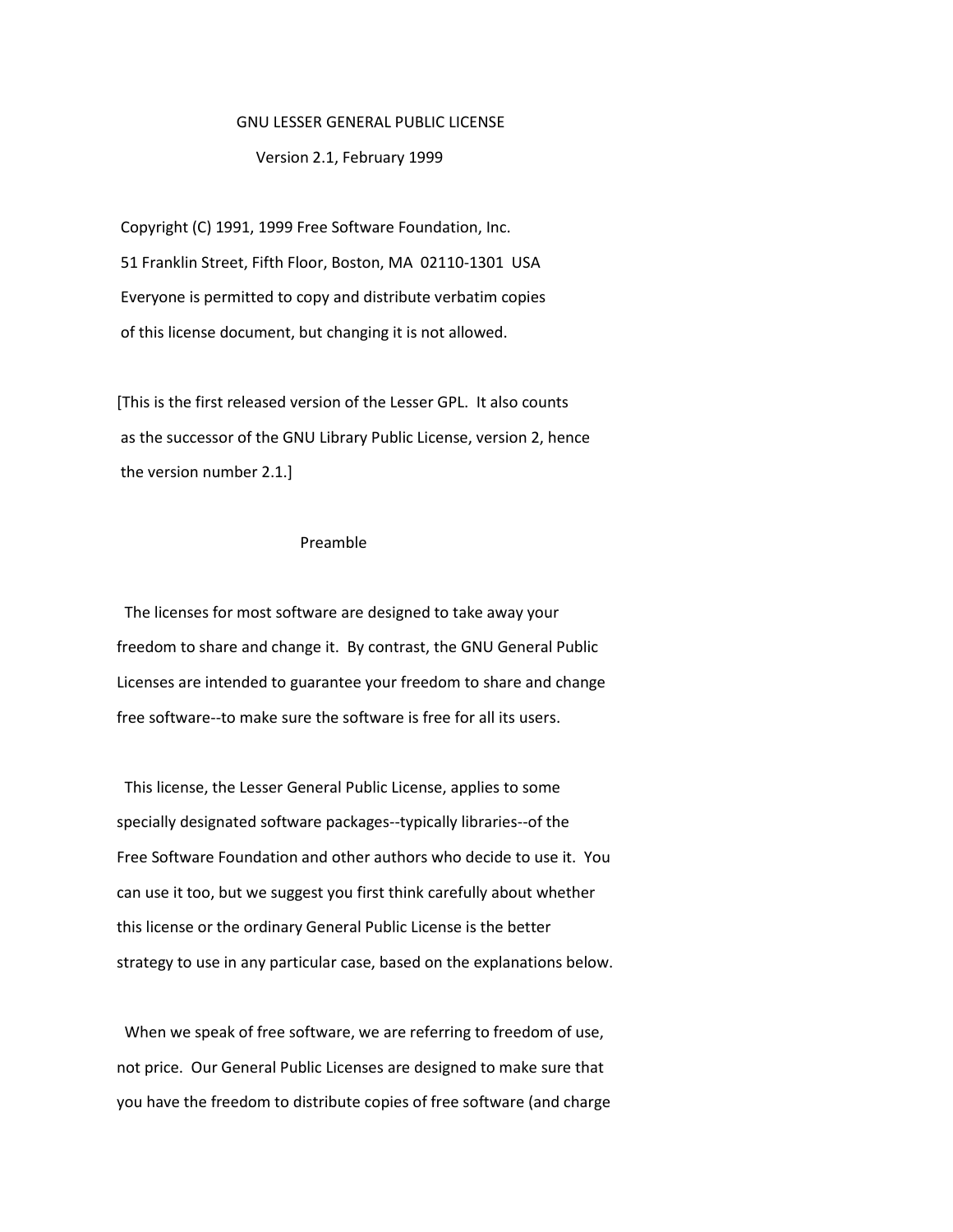for this service if you wish); that you receive source code or can get it if you want it; that you can change the software and use pieces of it in new free programs; and that you are informed that you can do these things.

 To protect your rights, we need to make restrictions that forbid distributors to deny you these rights or to ask you to surrender these rights. These restrictions translate to certain responsibilities for you if you distribute copies of the library or if you modify it.

 For example, if you distribute copies of the library, whether gratis or for a fee, you must give the recipients all the rights that we gave you. You must make sure that they, too, receive or can get the source code. If you link other code with the library, you must provide complete object files to the recipients, so that they can relink them with the library after making changes to the library and recompiling it. And you must show them these terms so they know their rights.

 We protect your rights with a two-step method: (1) we copyright the library, and (2) we offer you this license, which gives you legal permission to copy, distribute and/or modify the library.

 To protect each distributor, we want to make it very clear that there is no warranty for the free library. Also, if the library is modified by someone else and passed on, the recipients should know that what they have is not the original version, so that the original author's reputation will not be affected by problems that might be introduced by others.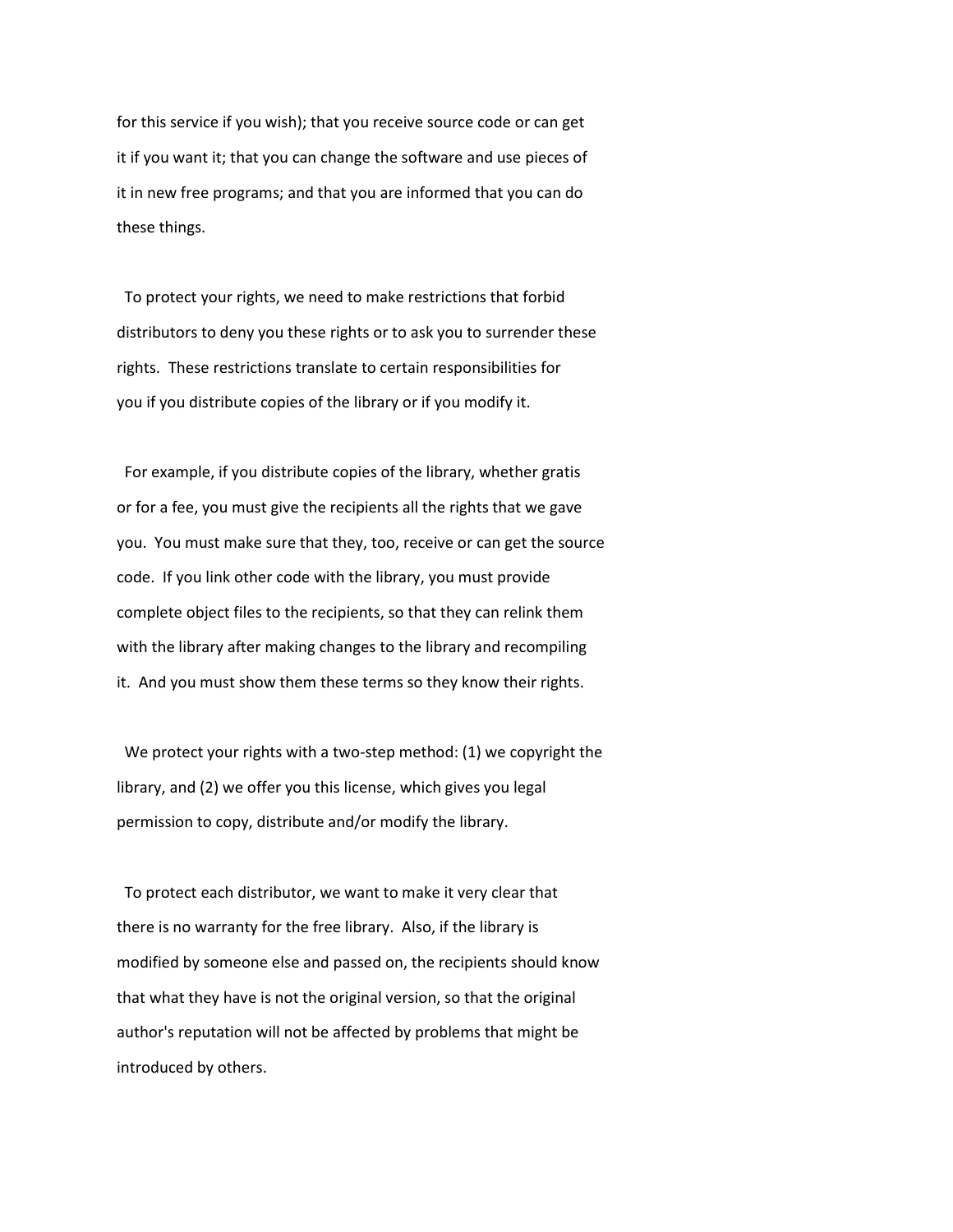Finally, software patents pose a constant threat to the existence of any free program. We wish to make sure that a company cannot effectively restrict the users of a free program by obtaining a restrictive license from a patent holder. Therefore, we insist that any patent license obtained for a version of the library must be consistent with the full freedom of use specified in this license.

 Most GNU software, including some libraries, is covered by the ordinary GNU General Public License. This license, the GNU Lesser General Public License, applies to certain designated libraries, and is quite different from the ordinary General Public License. We use this license for certain libraries in order to permit linking those libraries into non-free programs.

 When a program is linked with a library, whether statically or using a shared library, the combination of the two is legally speaking a combined work, a derivative of the original library. The ordinary General Public License therefore permits such linking only if the entire combination fits its criteria of freedom. The Lesser General Public License permits more lax criteria for linking other code with the library.

 We call this license the "Lesser" General Public License because it does Less to protect the user's freedom than the ordinary General Public License. It also provides other free software developers Less of an advantage over competing non-free programs. These disadvantages are the reason we use the ordinary General Public License for many libraries. However, the Lesser license provides advantages in certain special circumstances.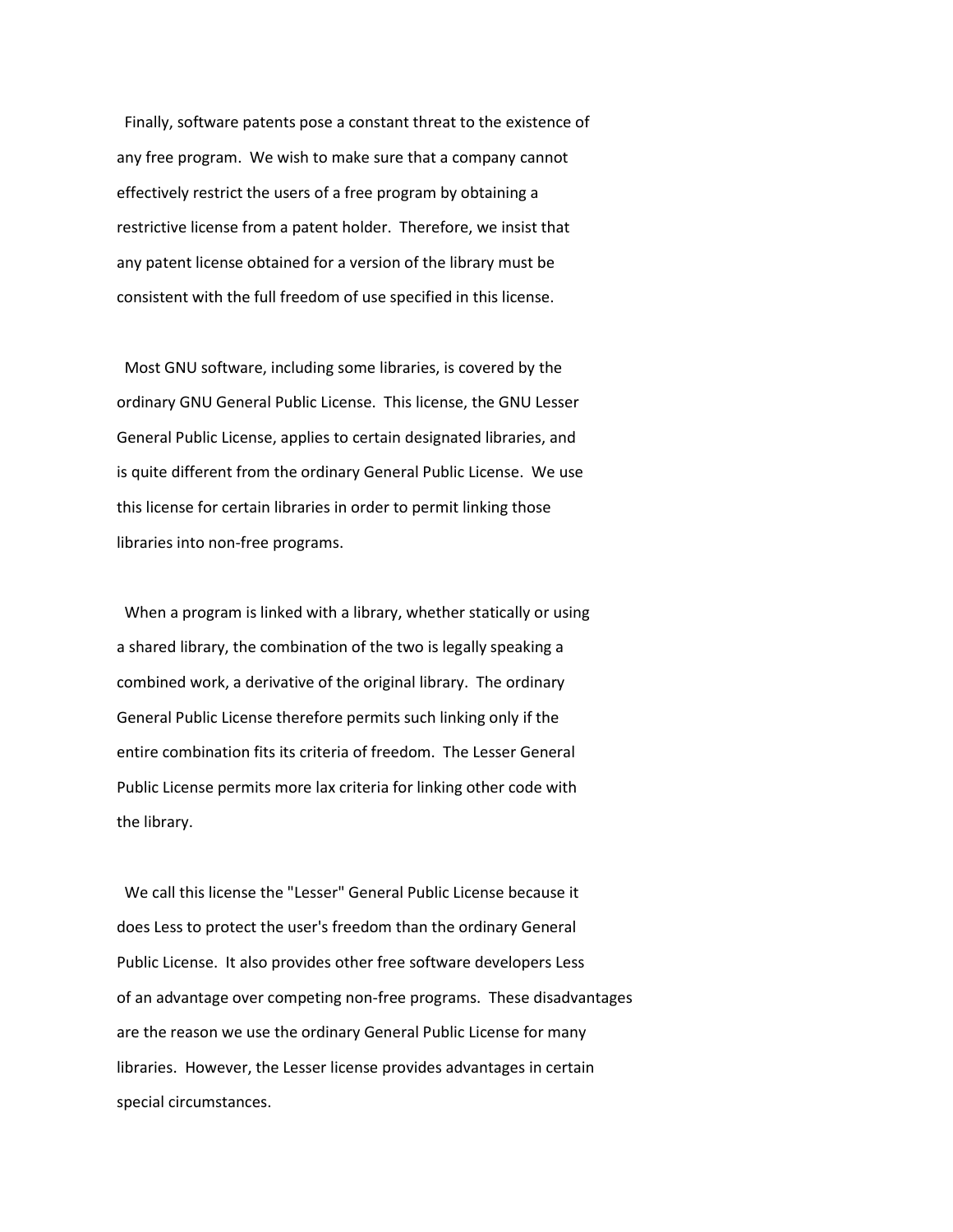For example, on rare occasions, there may be a special need to encourage the widest possible use of a certain library, so that it becomes a de-facto standard. To achieve this, non-free programs must be allowed to use the library. A more frequent case is that a free library does the same job as widely used non-free libraries. In this case, there is little to gain by limiting the free library to free software only, so we use the Lesser General Public License.

 In other cases, permission to use a particular library in non-free programs enables a greater number of people to use a large body of free software. For example, permission to use the GNU C Library in non-free programs enables many more people to use the whole GNU operating system, as well as its variant, the GNU/Linux operating system.

 Although the Lesser General Public License is Less protective of the users' freedom, it does ensure that the user of a program that is linked with the Library has the freedom and the wherewithal to run that program using a modified version of the Library.

 The precise terms and conditions for copying, distribution and modification follow. Pay close attention to the difference between a "work based on the library" and a "work that uses the library". The former contains code derived from the library, whereas the latter must be combined with the library in order to run.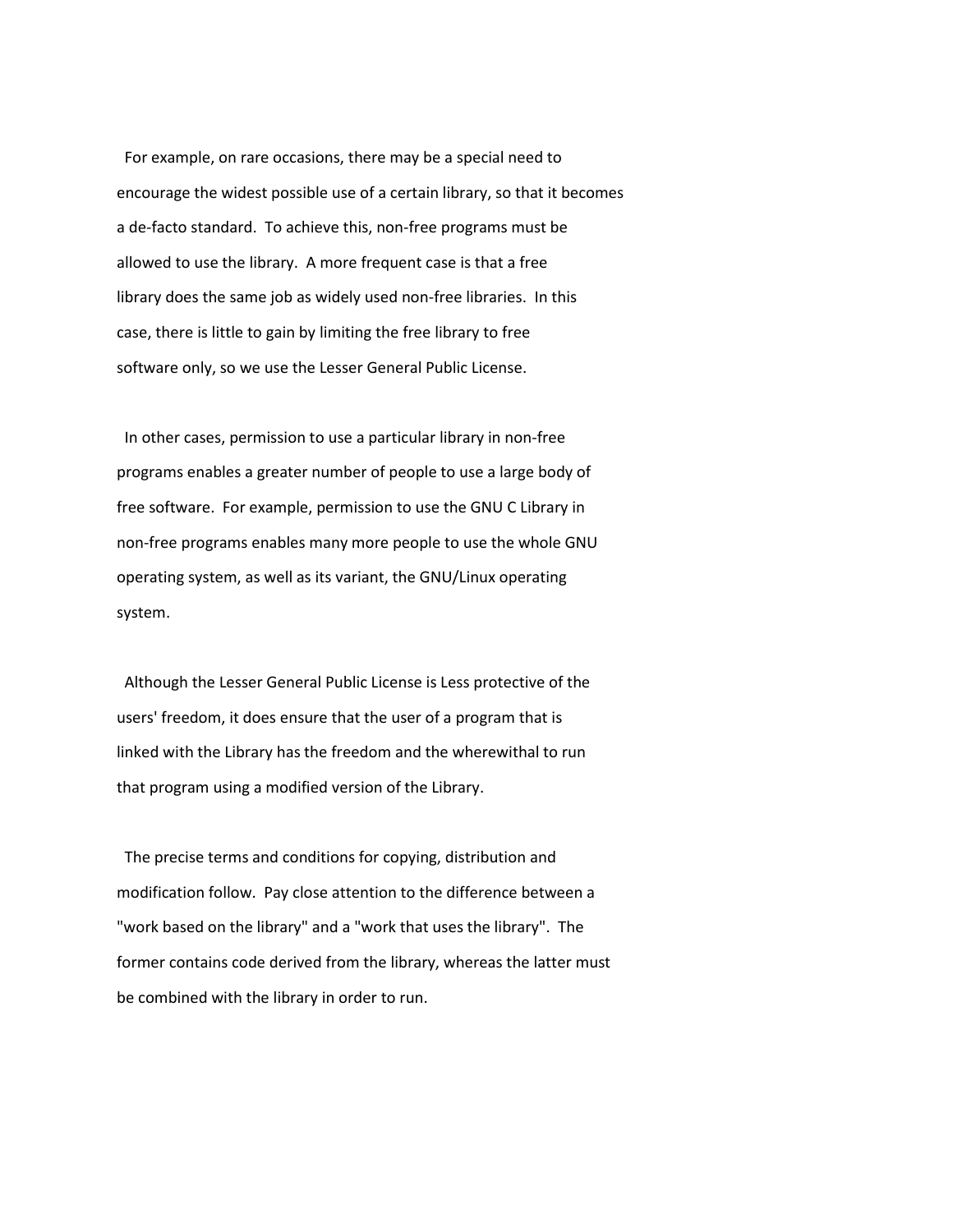### GNU LESSER GENERAL PUBLIC LICENSE

# TERMS AND CONDITIONS FOR COPYING, DISTRIBUTION AND MODIFICATION

 0. This License Agreement applies to any software library or other program which contains a notice placed by the copyright holder or other authorized party saying it may be distributed under the terms of this Lesser General Public License (also called "this License"). Each licensee is addressed as "you".

 A "library" means a collection of software functions and/or data prepared so as to be conveniently linked with application programs (which use some of those functions and data) to form executables.

 The "Library", below, refers to any such software library or work which has been distributed under these terms. A "work based on the Library" means either the Library or any derivative work under copyright law: that is to say, a work containing the Library or a portion of it, either verbatim or with modifications and/or translated straightforwardly into another language. (Hereinafter, translation is included without limitation in the term "modification".)

 "Source code" for a work means the preferred form of the work for making modifications to it. For a library, complete source code means all the source code for all modules it contains, plus any associated interface definition files, plus the scripts used to control compilation and installation of the library.

 Activities other than copying, distribution and modification are not covered by this License; they are outside its scope. The act of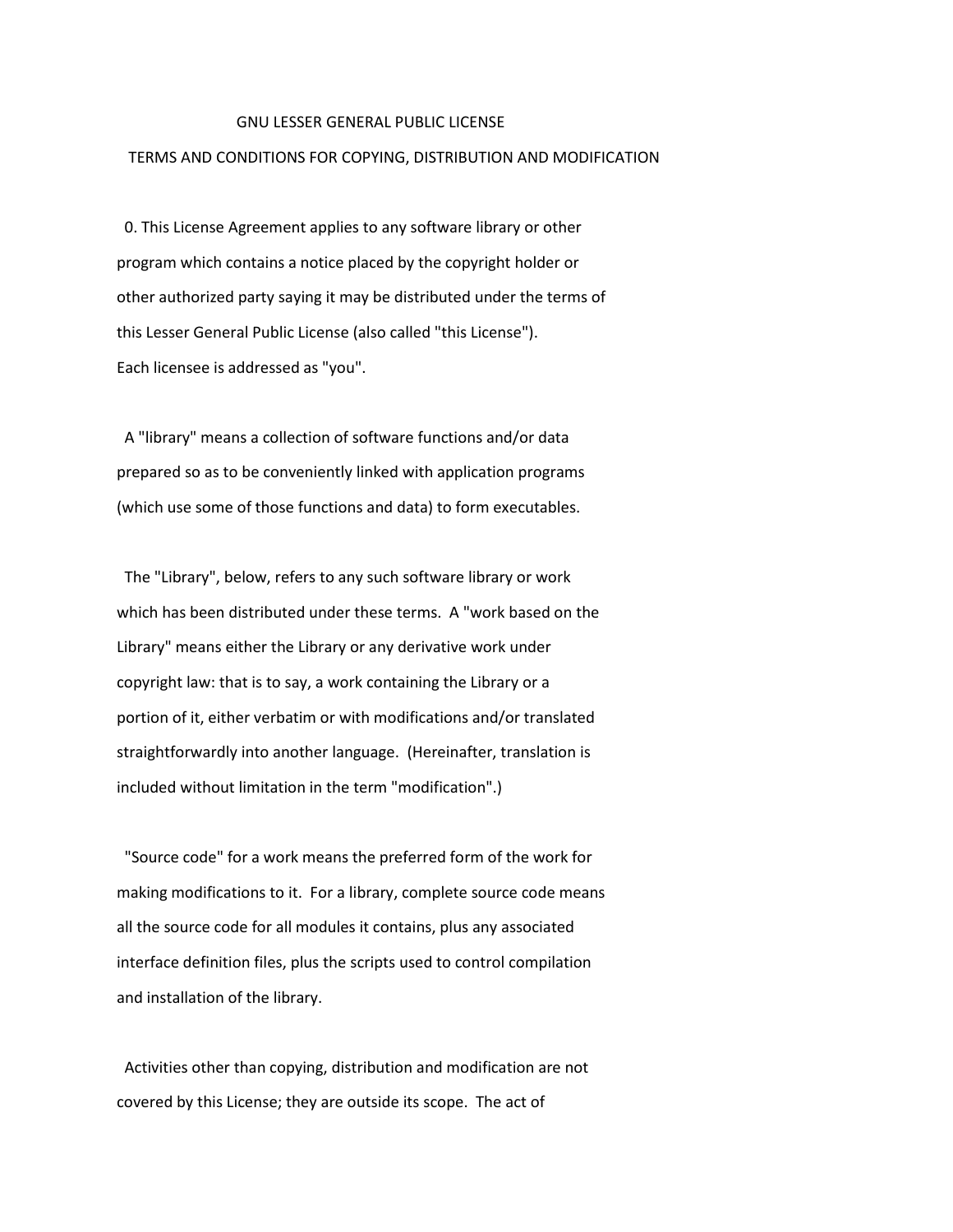running a program using the Library is not restricted, and output from such a program is covered only if its contents constitute a work based on the Library (independent of the use of the Library in a tool for writing it). Whether that is true depends on what the Library does and what the program that uses the Library does.

 1. You may copy and distribute verbatim copies of the Library's complete source code as you receive it, in any medium, provided that you conspicuously and appropriately publish on each copy an appropriate copyright notice and disclaimer of warranty; keep intact all the notices that refer to this License and to the absence of any warranty; and distribute a copy of this License along with the Library.

 You may charge a fee for the physical act of transferring a copy, and you may at your option offer warranty protection in exchange for a fee.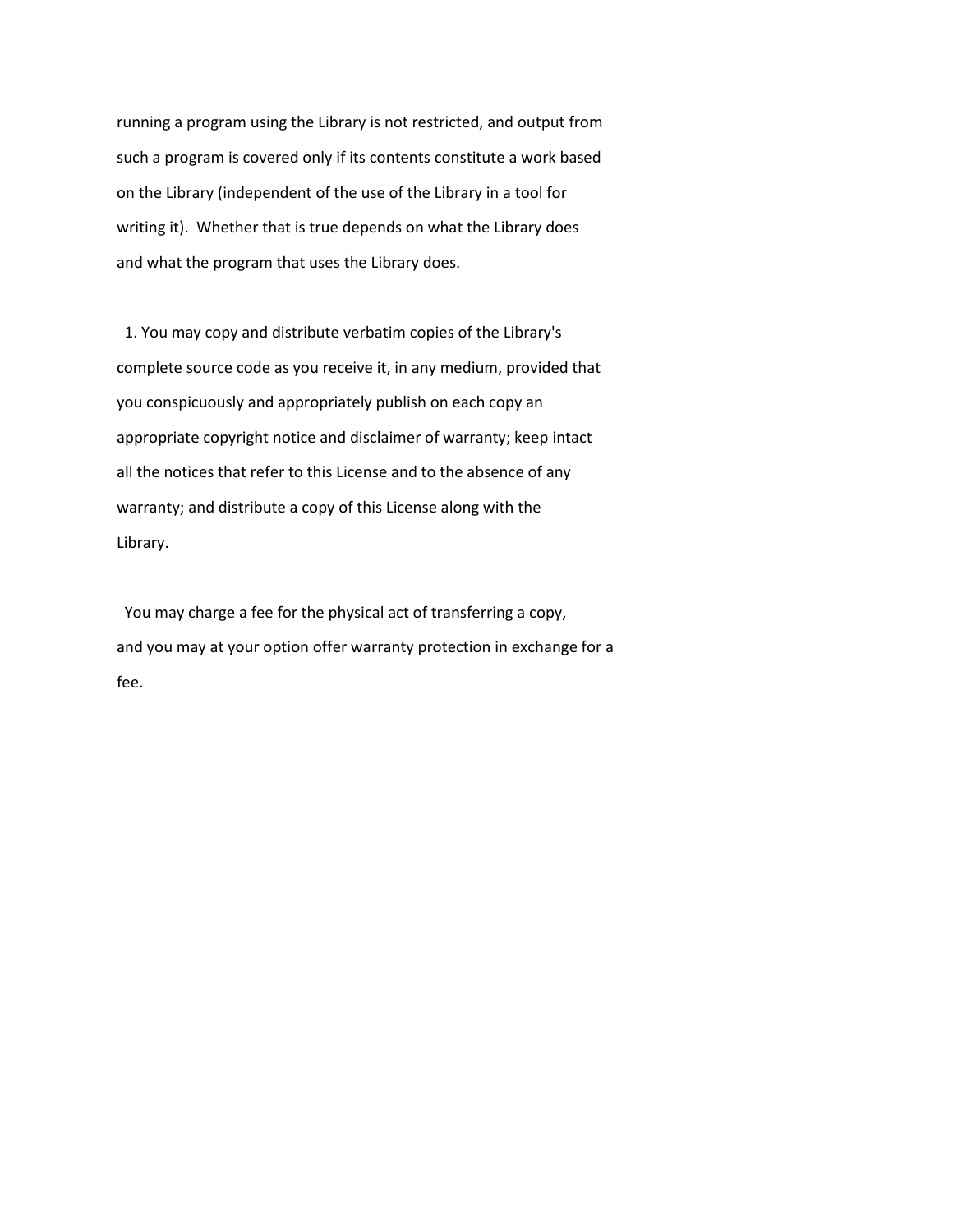2. You may modify your copy or copies of the Library or any portion of it, thus forming a work based on the Library, and copy and distribute such modifications or work under the terms of Section 1 above, provided that you also meet all of these conditions:

a) The modified work must itself be a software library.

 b) You must cause the files modified to carry prominent notices stating that you changed the files and the date of any change.

 c) You must cause the whole of the work to be licensed at no charge to all third parties under the terms of this License.

 d) If a facility in the modified Library refers to a function or a table of data to be supplied by an application program that uses the facility, other than as an argument passed when the facility is invoked, then you must make a good faith effort to ensure that, in the event an application does not supply such function or table, the facility still operates, and performs whatever part of its purpose remains meaningful.

 (For example, a function in a library to compute square roots has a purpose that is entirely well-defined independent of the application. Therefore, Subsection 2d requires that any application-supplied function or table used by this function must be optional: if the application does not supply it, the square root function must still compute square roots.)

These requirements apply to the modified work as a whole. If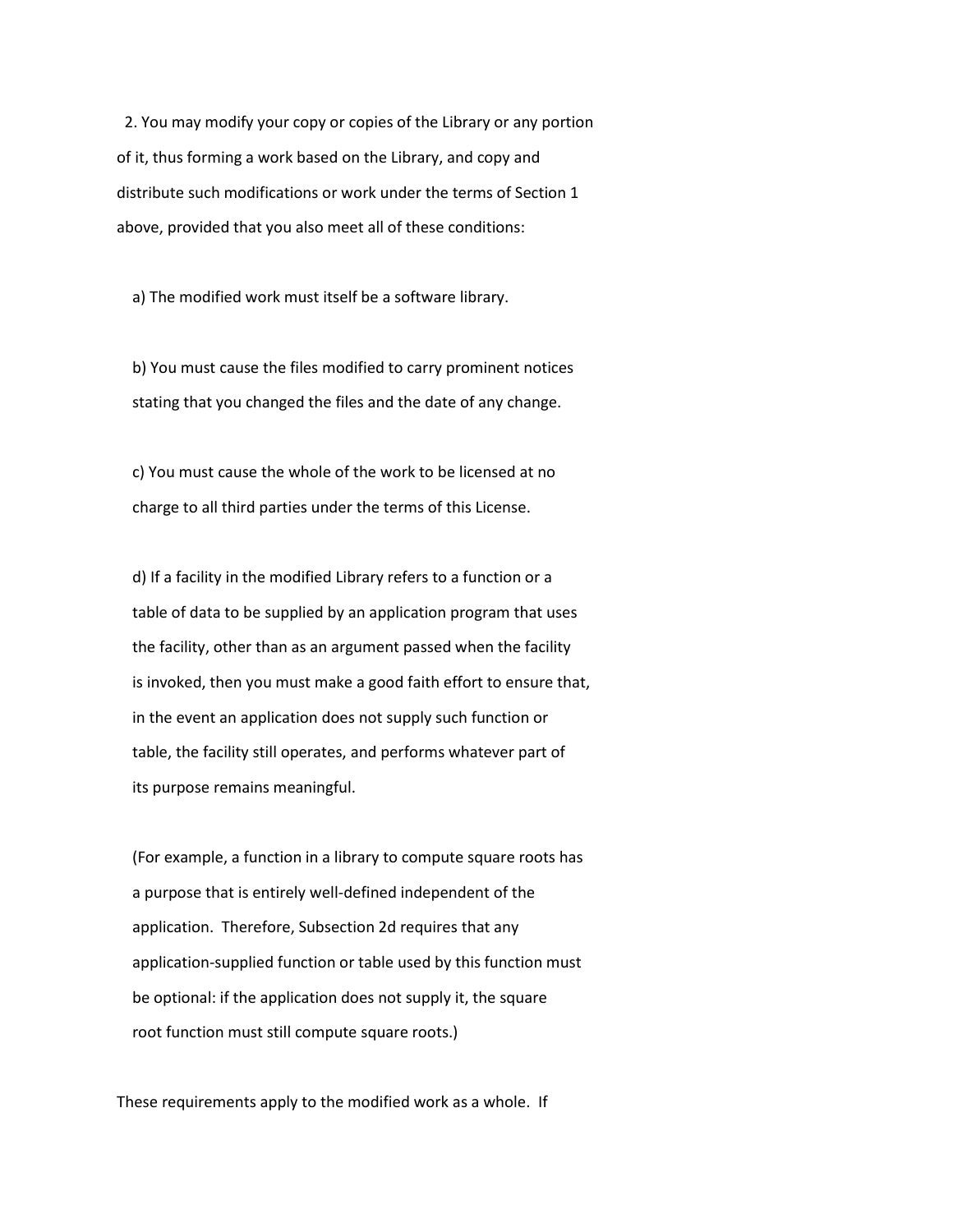identifiable sections of that work are not derived from the Library, and can be reasonably considered independent and separate works in themselves, then this License, and its terms, do not apply to those sections when you distribute them as separate works. But when you distribute the same sections as part of a whole which is a work based on the Library, the distribution of the whole must be on the terms of this License, whose permissions for other licensees extend to the entire whole, and thus to each and every part regardless of who wrote it.

Thus, it is not the intent of this section to claim rights or contest your rights to work written entirely by you; rather, the intent is to exercise the right to control the distribution of derivative or collective works based on the Library.

In addition, mere aggregation of another work not based on the Library with the Library (or with a work based on the Library) on a volume of a storage or distribution medium does not bring the other work under the scope of this License.

 3. You may opt to apply the terms of the ordinary GNU General Public License instead of this License to a given copy of the Library. To do this, you must alter all the notices that refer to this License, so that they refer to the ordinary GNU General Public License, version 2, instead of to this License. (If a newer version than version 2 of the ordinary GNU General Public License has appeared, then you can specify that version instead if you wish.) Do not make any other change in these notices.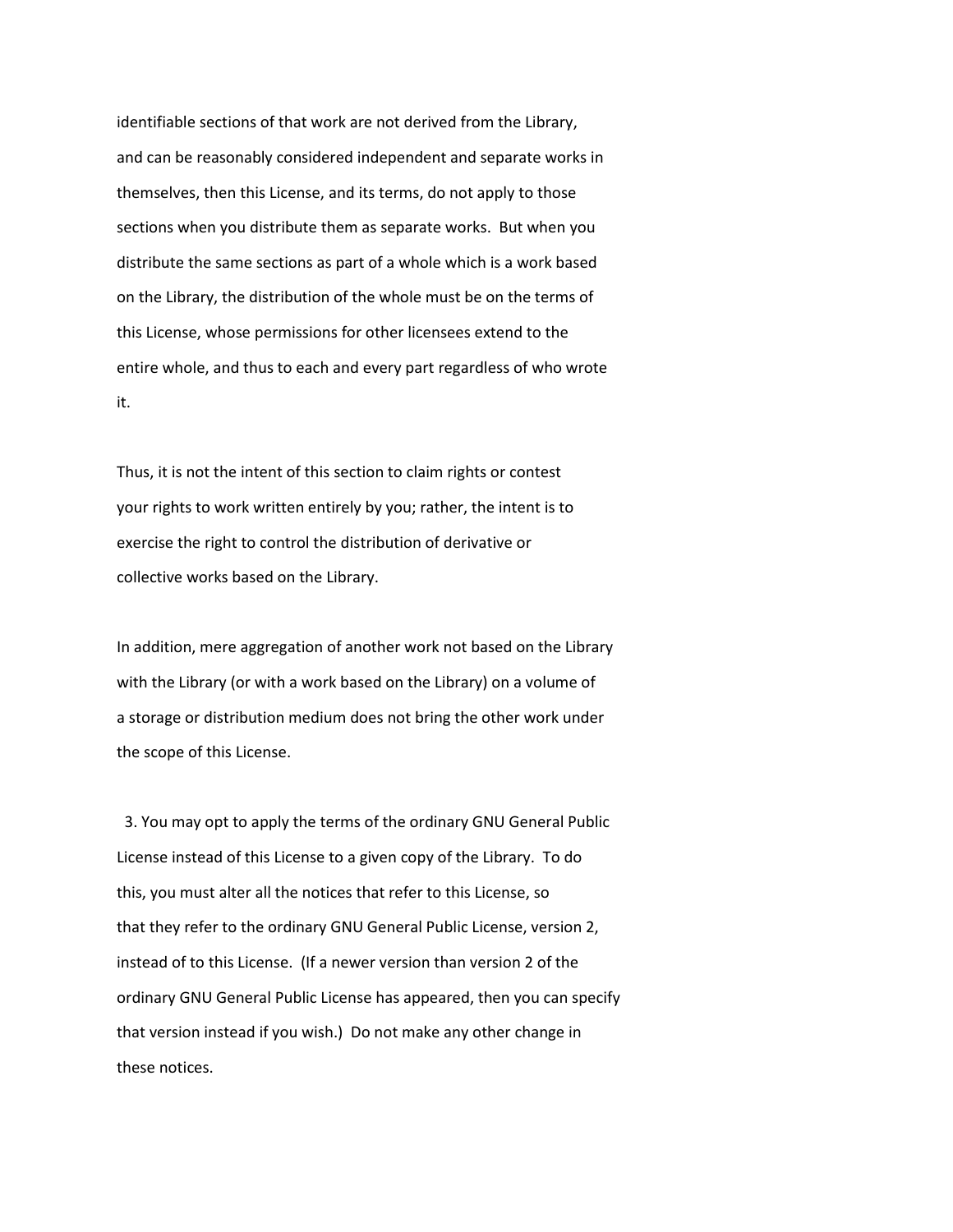Once this change is made in a given copy, it is irreversible for that copy, so the ordinary GNU General Public License applies to all subsequent copies and derivative works made from that copy.

 This option is useful when you wish to copy part of the code of the Library into a program that is not a library.

 4. You may copy and distribute the Library (or a portion or derivative of it, under Section 2) in object code or executable form under the terms of Sections 1 and 2 above provided that you accompany it with the complete corresponding machine-readable source code, which must be distributed under the terms of Sections 1 and 2 above on a medium customarily used for software interchange.

 If distribution of object code is made by offering access to copy from a designated place, then offering equivalent access to copy the source code from the same place satisfies the requirement to distribute the source code, even though third parties are not compelled to copy the source along with the object code.

 5. A program that contains no derivative of any portion of the Library, but is designed to work with the Library by being compiled or linked with it, is called a "work that uses the Library". Such a work, in isolation, is not a derivative work of the Library, and therefore falls outside the scope of this License.

 However, linking a "work that uses the Library" with the Library creates an executable that is a derivative of the Library (because it contains portions of the Library), rather than a "work that uses the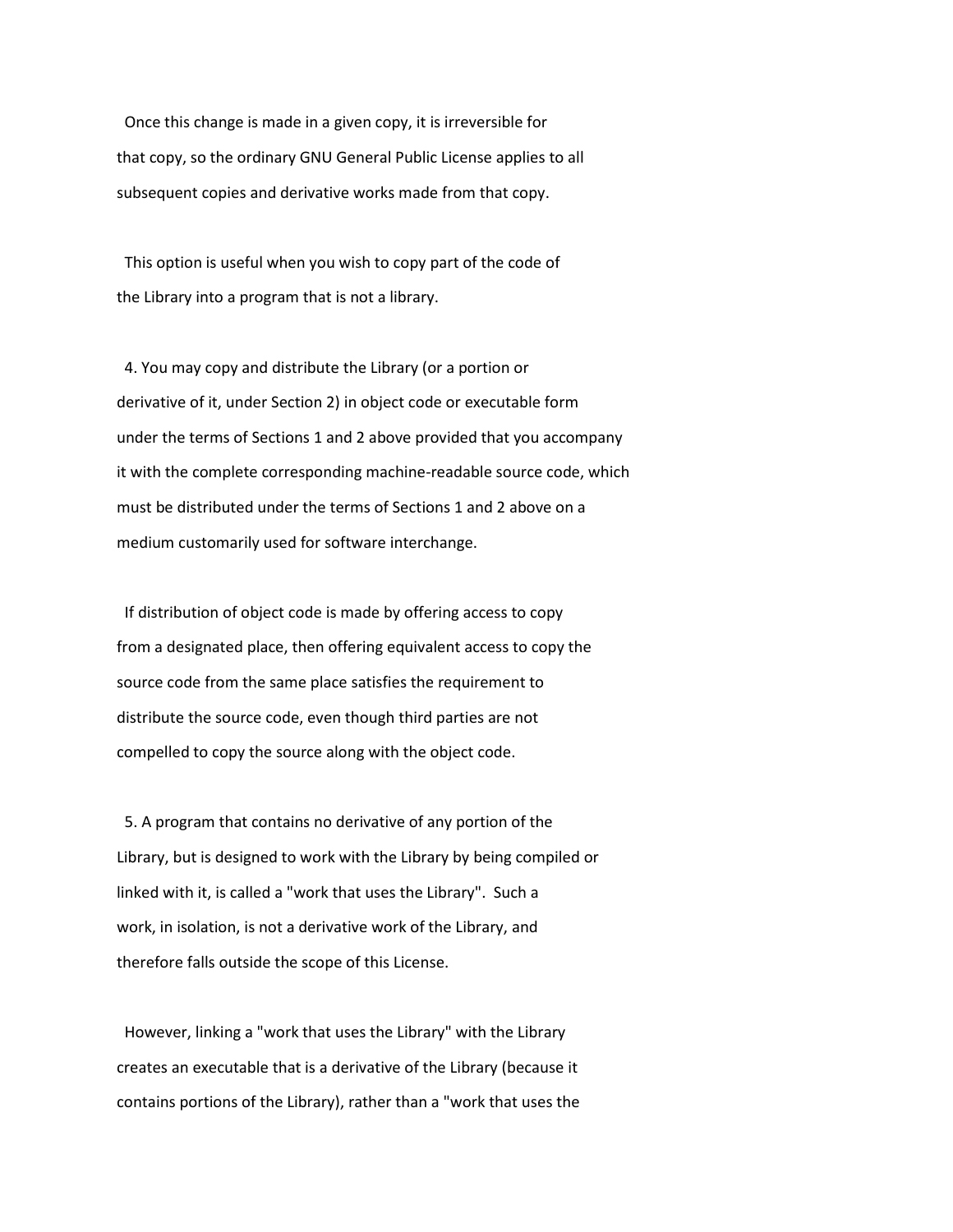library". The executable is therefore covered by this License. Section 6 states terms for distribution of such executables.

 When a "work that uses the Library" uses material from a header file that is part of the Library, the object code for the work may be a derivative work of the Library even though the source code is not. Whether this is true is especially significant if the work can be linked without the Library, or if the work is itself a library. The threshold for this to be true is not precisely defined by law.

 If such an object file uses only numerical parameters, data structure layouts and accessors, and small macros and small inline functions (ten lines or less in length), then the use of the object file is unrestricted, regardless of whether it is legally a derivative work. (Executables containing this object code plus portions of the Library will still fall under Section 6.)

 Otherwise, if the work is a derivative of the Library, you may distribute the object code for the work under the terms of Section 6. Any executables containing that work also fall under Section 6, whether or not they are linked directly with the Library itself.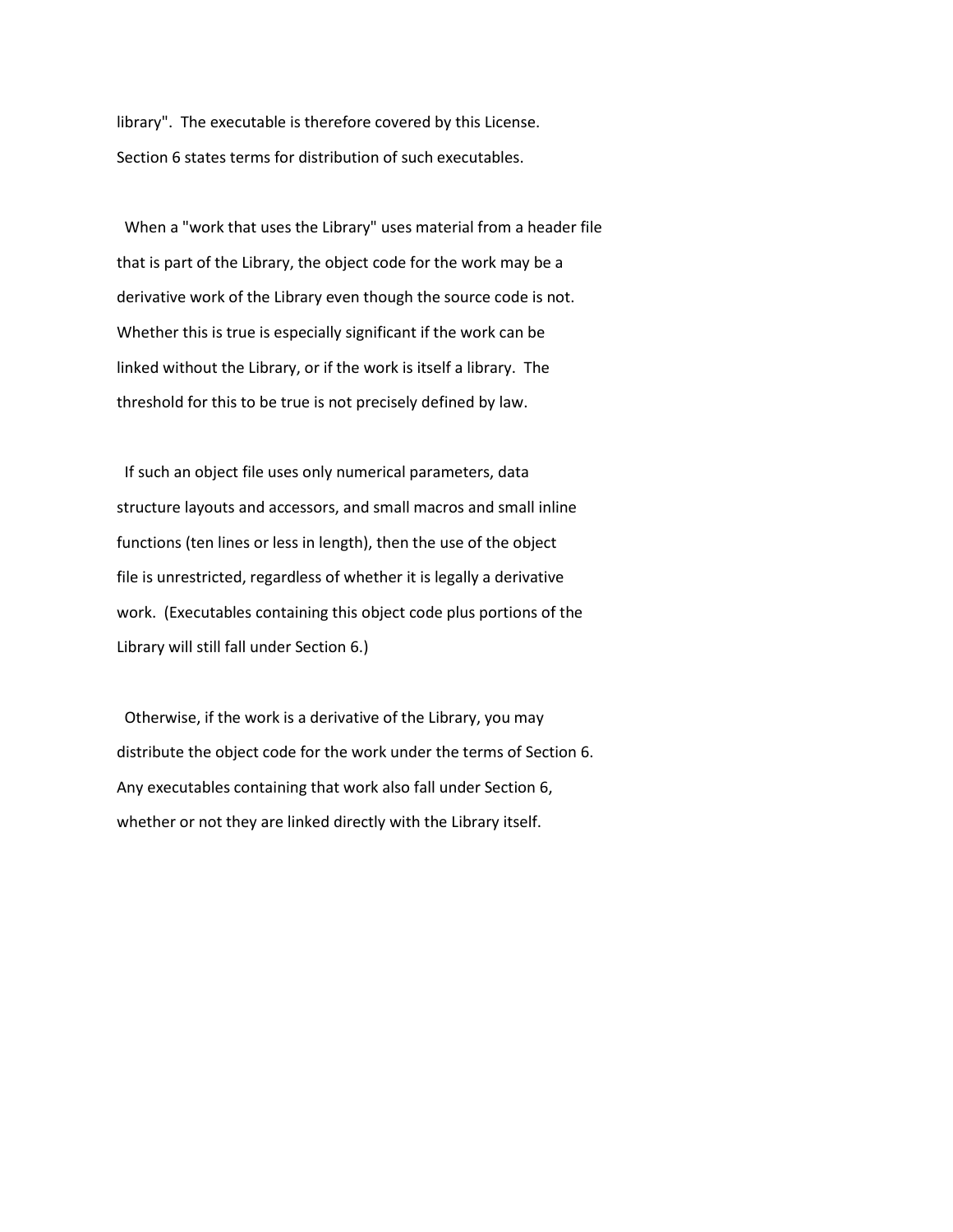6. As an exception to the Sections above, you may also combine or link a "work that uses the Library" with the Library to produce a work containing portions of the Library, and distribute that work under terms of your choice, provided that the terms permit modification of the work for the customer's own use and reverse engineering for debugging such modifications.

 You must give prominent notice with each copy of the work that the Library is used in it and that the Library and its use are covered by this License. You must supply a copy of this License. If the work during execution displays copyright notices, you must include the copyright notice for the Library among them, as well as a reference directing the user to the copy of this License. Also, you must do one of these things:

 a) Accompany the work with the complete corresponding machine-readable source code for the Library including whatever changes were used in the work (which must be distributed under Sections 1 and 2 above); and, if the work is an executable linked with the Library, with the complete machine-readable "work that uses the Library", as object code and/or source code, so that the user can modify the Library and then relink to produce a modified executable containing the modified Library. (It is understood that the user who changes the contents of definitions files in the Library will not necessarily be able to recompile the application to use the modified definitions.)

 b) Use a suitable shared library mechanism for linking with the Library. A suitable mechanism is one that (1) uses at run time a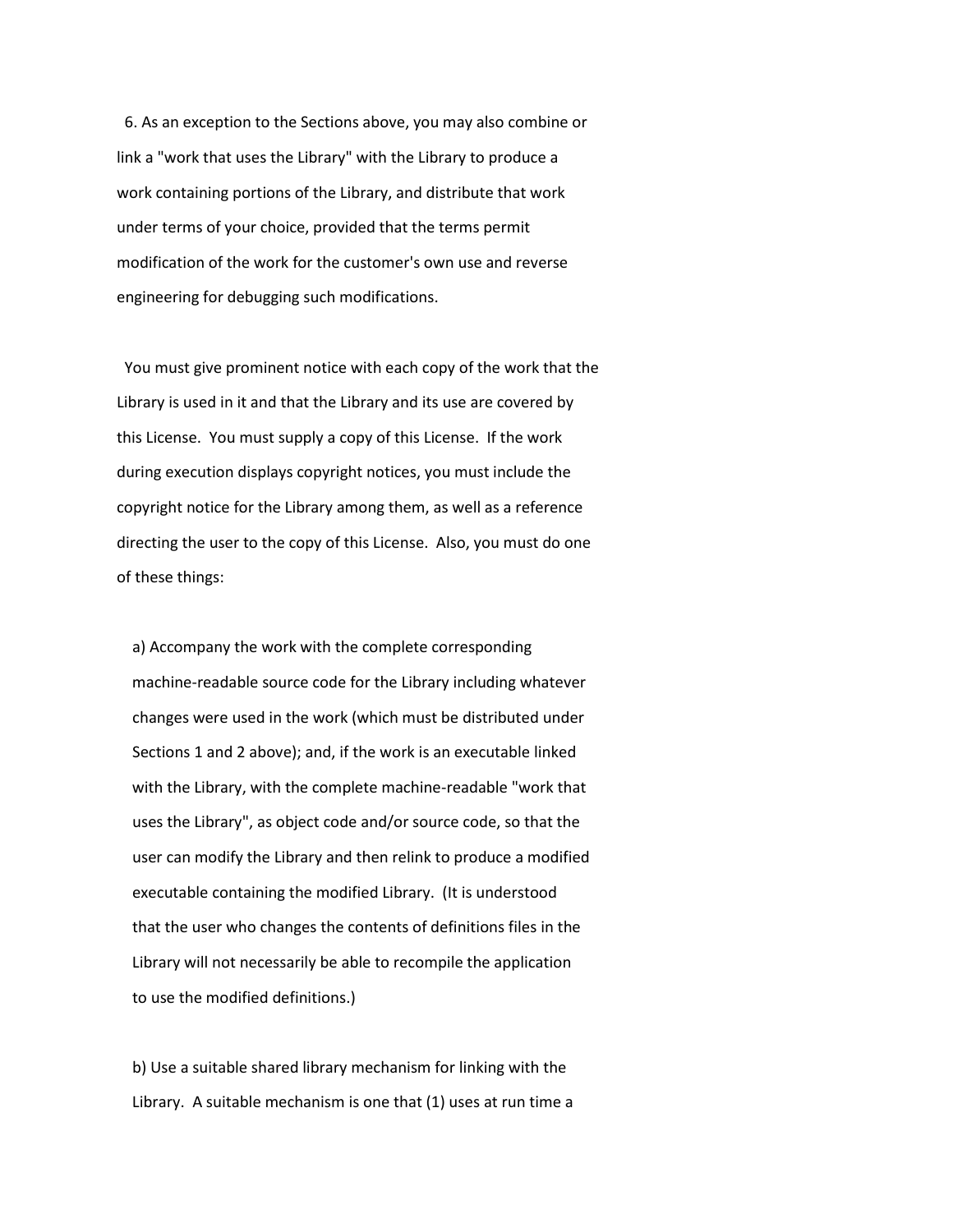copy of the library already present on the user's computer system, rather than copying library functions into the executable, and (2) will operate properly with a modified version of the library, if the user installs one, as long as the modified version is interface-compatible with the version that the work was made with.

 c) Accompany the work with a written offer, valid for at least three years, to give the same user the materials specified in Subsection 6a, above, for a charge no more than the cost of performing this distribution.

 d) If distribution of the work is made by offering access to copy from a designated place, offer equivalent access to copy the above specified materials from the same place.

 e) Verify that the user has already received a copy of these materials or that you have already sent this user a copy.

 For an executable, the required form of the "work that uses the Library" must include any data and utility programs needed for reproducing the executable from it. However, as a special exception, the materials to be distributed need not include anything that is normally distributed (in either source or binary form) with the major components (compiler, kernel, and so on) of the operating system on which the executable runs, unless that component itself accompanies the executable.

 It may happen that this requirement contradicts the license restrictions of other proprietary libraries that do not normally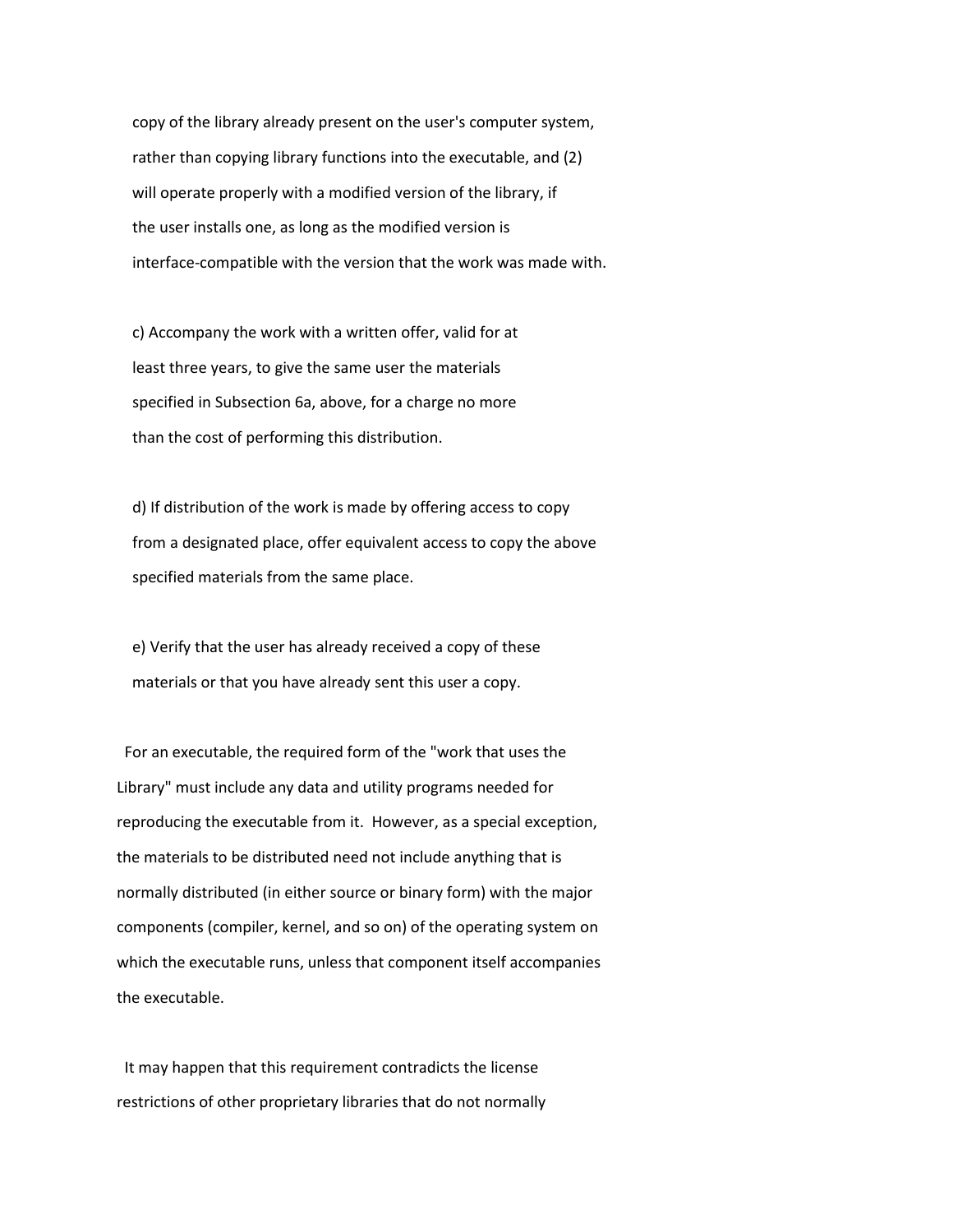accompany the operating system. Such a contradiction means you cannot use both them and the Library together in an executable that you distribute.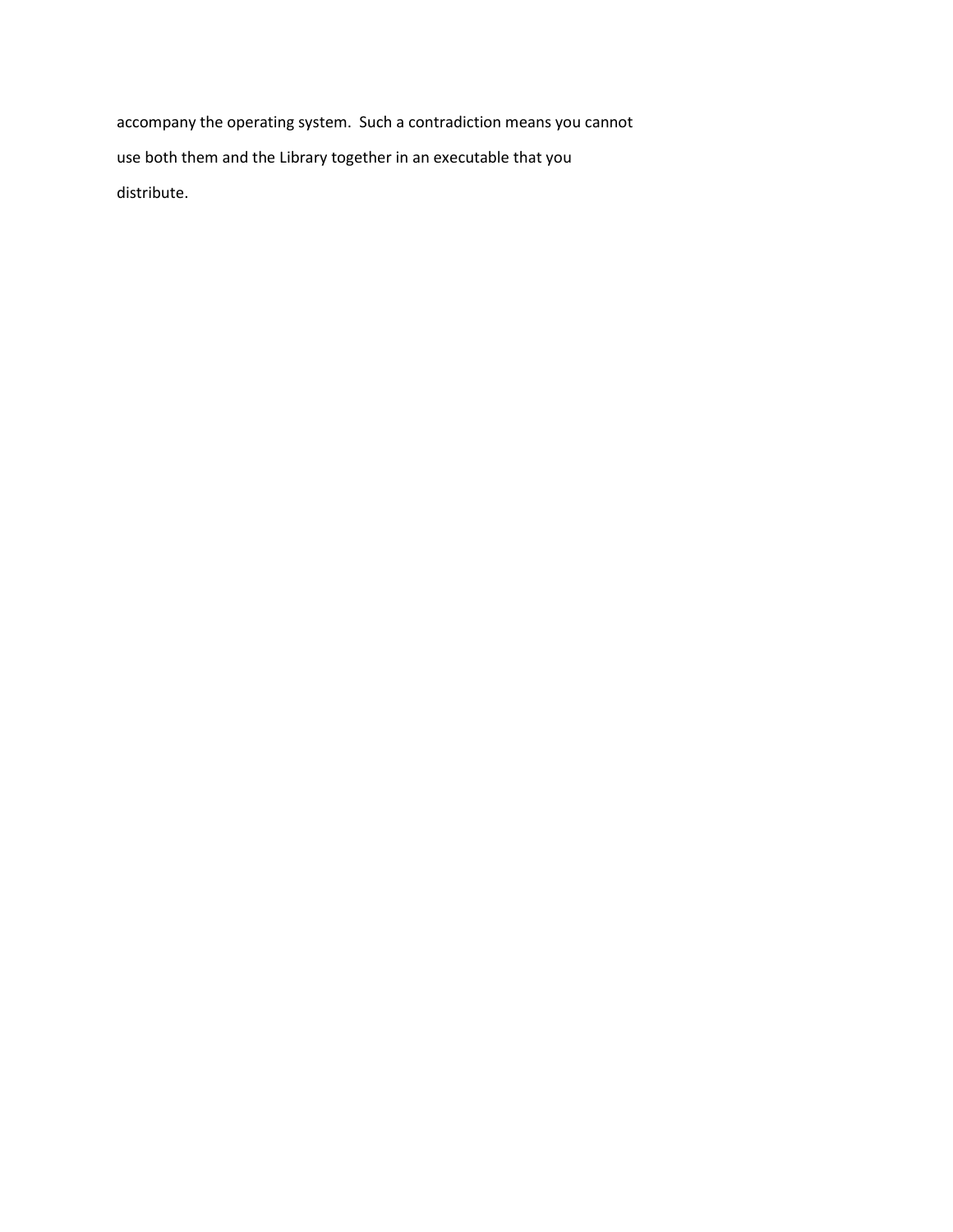7. You may place library facilities that are a work based on the Library side-by-side in a single library together with other library facilities not covered by this License, and distribute such a combined library, provided that the separate distribution of the work based on the Library and of the other library facilities is otherwise permitted, and provided that you do these two things:

 a) Accompany the combined library with a copy of the same work based on the Library, uncombined with any other library facilities. This must be distributed under the terms of the Sections above.

 b) Give prominent notice with the combined library of the fact that part of it is a work based on the Library, and explaining where to find the accompanying uncombined form of the same work.

 8. You may not copy, modify, sublicense, link with, or distribute the Library except as expressly provided under this License. Any attempt otherwise to copy, modify, sublicense, link with, or distribute the Library is void, and will automatically terminate your rights under this License. However, parties who have received copies, or rights, from you under this License will not have their licenses terminated so long as such parties remain in full compliance.

 9. You are not required to accept this License, since you have not signed it. However, nothing else grants you permission to modify or distribute the Library or its derivative works. These actions are prohibited by law if you do not accept this License. Therefore, by modifying or distributing the Library (or any work based on the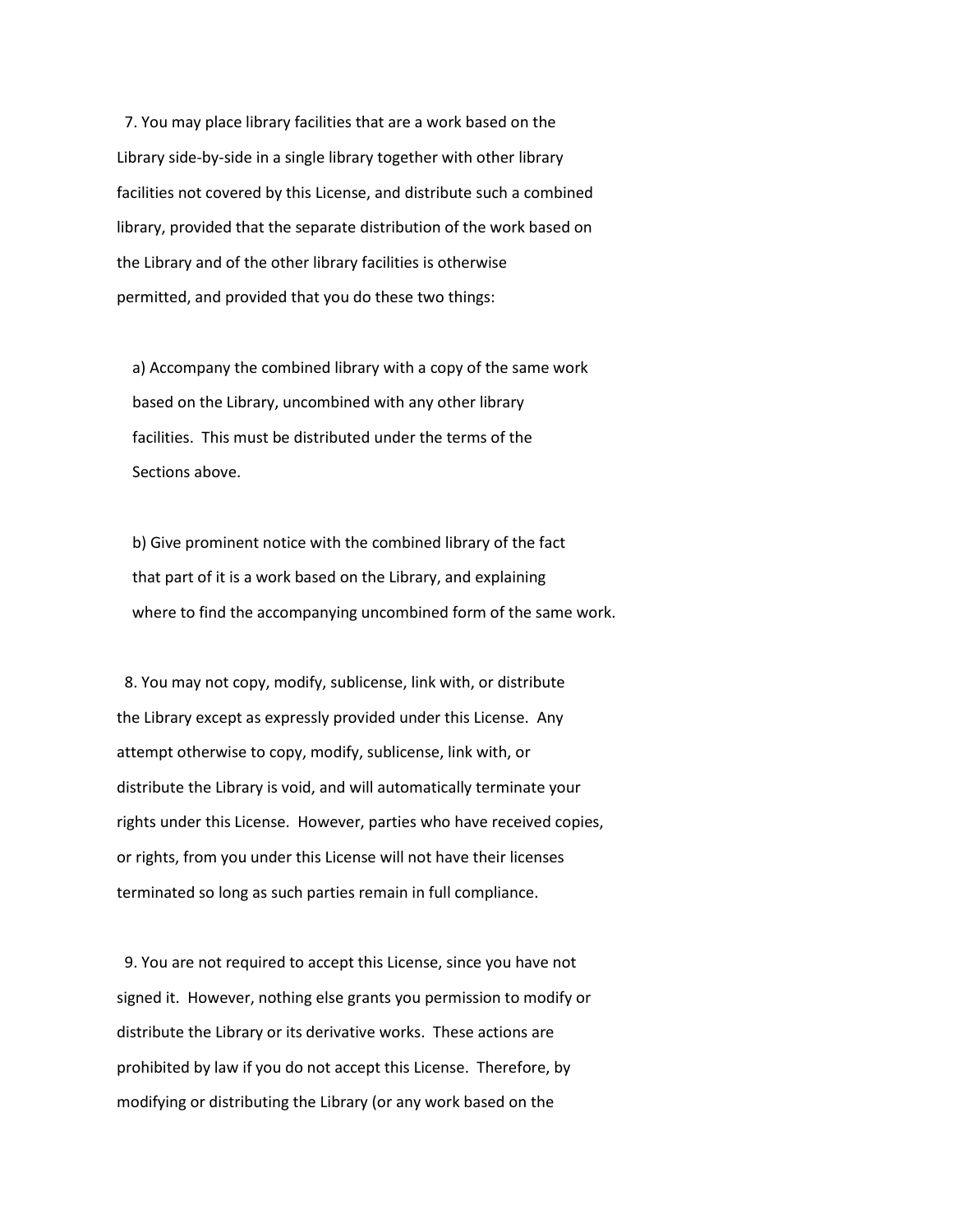Library), you indicate your acceptance of this License to do so, and all its terms and conditions for copying, distributing or modifying the Library or works based on it.

 10. Each time you redistribute the Library (or any work based on the Library), the recipient automatically receives a license from the original licensor to copy, distribute, link with or modify the Library subject to these terms and conditions. You may not impose any further restrictions on the recipients' exercise of the rights granted herein. You are not responsible for enforcing compliance by third parties with this License.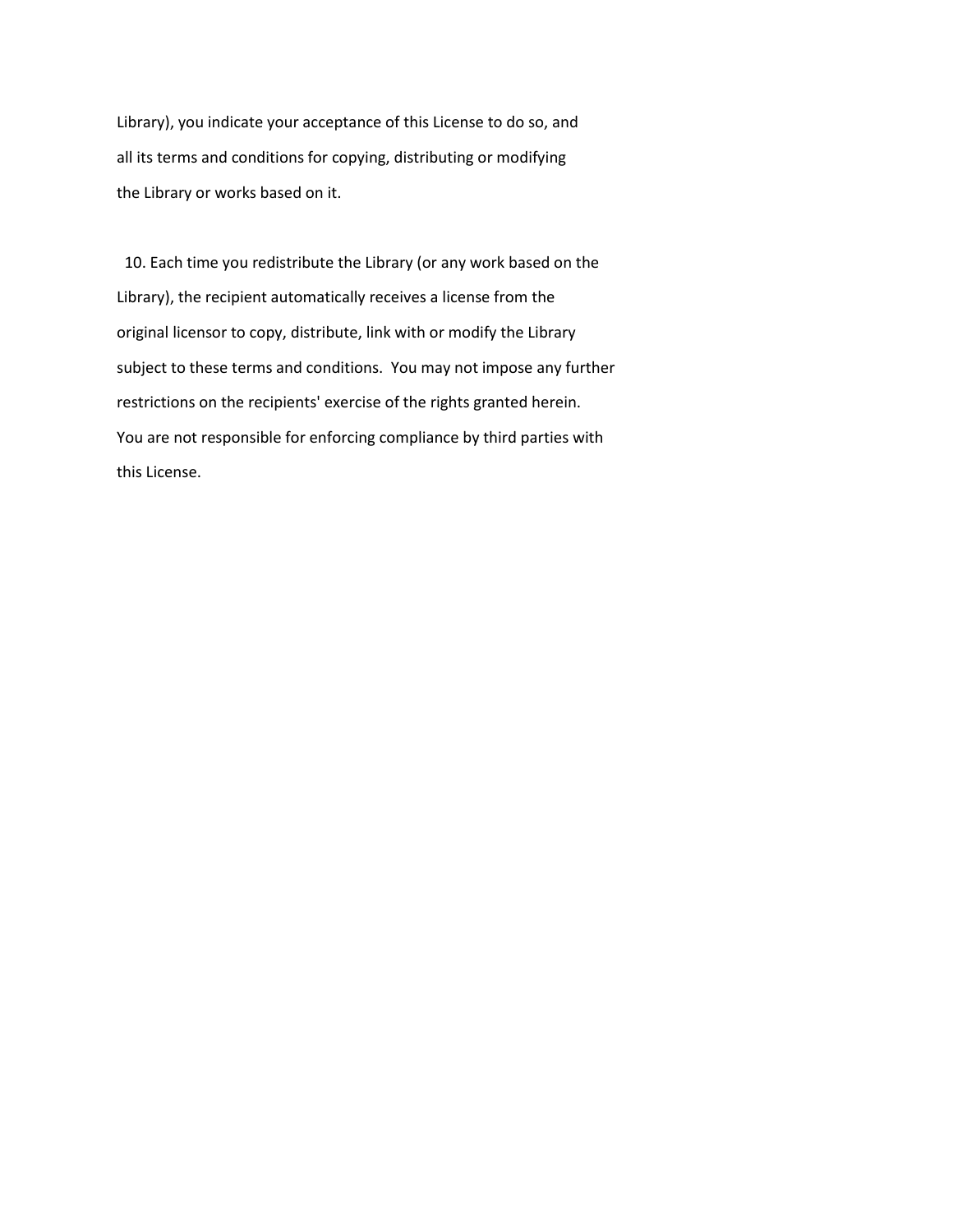11. If, as a consequence of a court judgment or allegation of patent infringement or for any other reason (not limited to patent issues), conditions are imposed on you (whether by court order, agreement or otherwise) that contradict the conditions of this License, they do not excuse you from the conditions of this License. If you cannot distribute so as to satisfy simultaneously your obligations under this License and any other pertinent obligations, then as a consequence you may not distribute the Library at all. For example, if a patent license would not permit royalty-free redistribution of the Library by all those who receive copies directly or indirectly through you, then the only way you could satisfy both it and this License would be to refrain entirely from distribution of the Library.

If any portion of this section is held invalid or unenforceable under any particular circumstance, the balance of the section is intended to apply, and the section as a whole is intended to apply in other circumstances.

It is not the purpose of this section to induce you to infringe any patents or other property right claims or to contest validity of any such claims; this section has the sole purpose of protecting the integrity of the free software distribution system which is implemented by public license practices. Many people have made generous contributions to the wide range of software distributed through that system in reliance on consistent application of that system; it is up to the author/donor to decide if he or she is willing to distribute software through any other system and a licensee cannot impose that choice.

This section is intended to make thoroughly clear what is believed to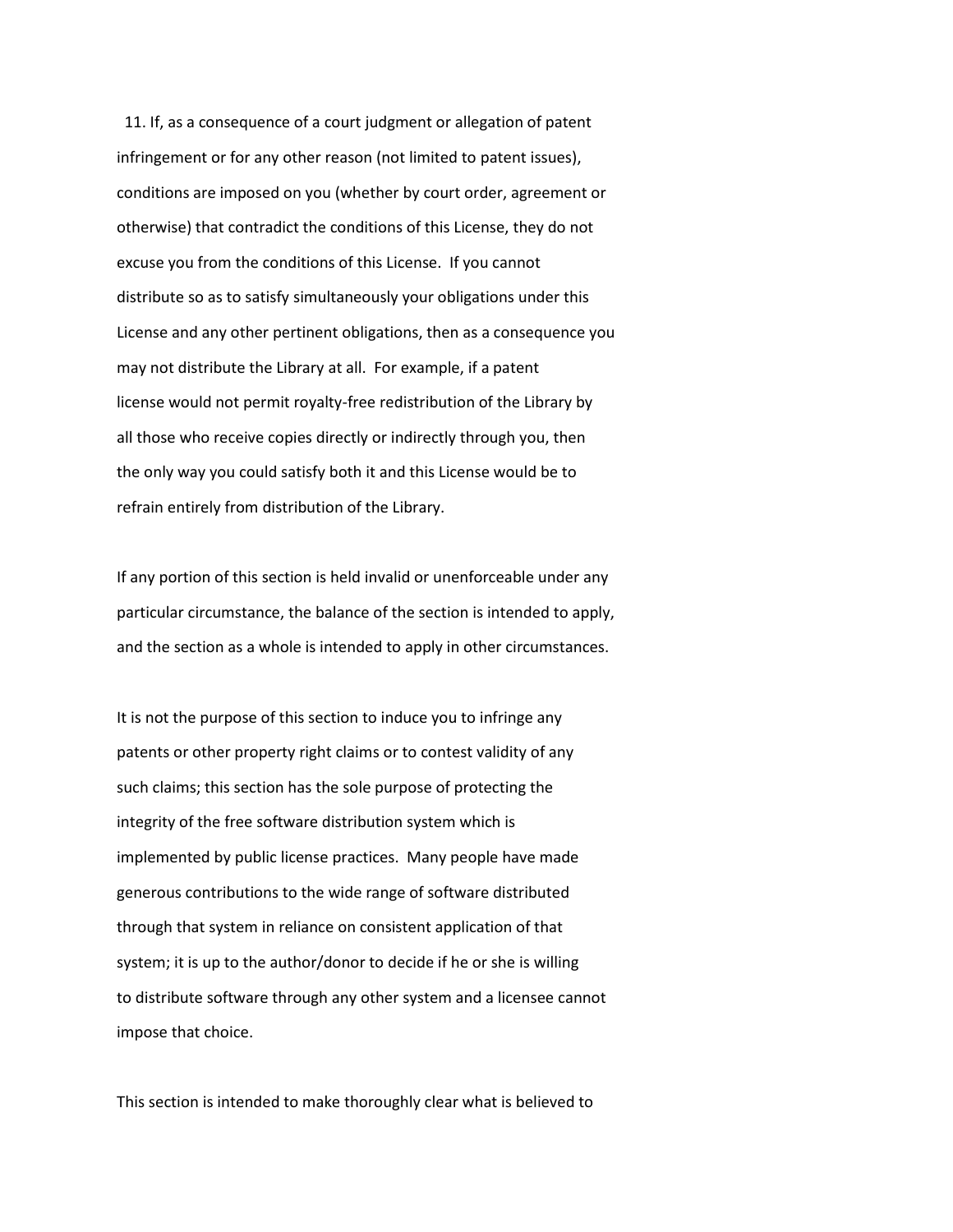be a consequence of the rest of this License.

 12. If the distribution and/or use of the Library is restricted in certain countries either by patents or by copyrighted interfaces, the original copyright holder who places the Library under this License may add an explicit geographical distribution limitation excluding those countries, so that distribution is permitted only in or among countries not thus excluded. In such case, this License incorporates the limitation as if written in the body of this License.

 13. The Free Software Foundation may publish revised and/or new versions of the Lesser General Public License from time to time. Such new versions will be similar in spirit to the present version, but may differ in detail to address new problems or concerns.

Each version is given a distinguishing version number. If the Library specifies a version number of this License which applies to it and "any later version", you have the option of following the terms and conditions either of that version or of any later version published by the Free Software Foundation. If the Library does not specify a license version number, you may choose any version ever published by the Free Software Foundation.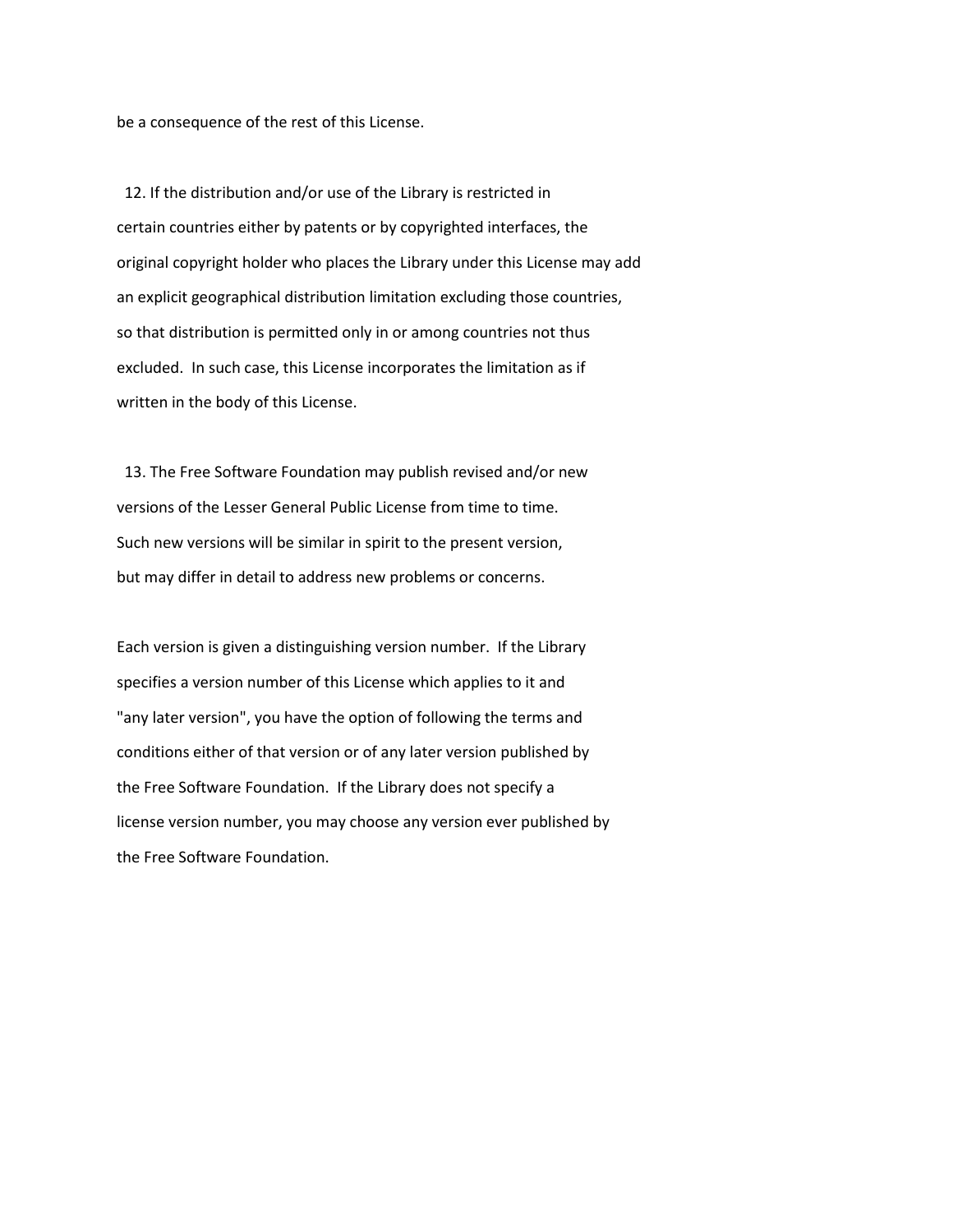14. If you wish to incorporate parts of the Library into other free programs whose distribution conditions are incompatible with these, write to the author to ask for permission. For software which is copyrighted by the Free Software Foundation, write to the Free Software Foundation; we sometimes make exceptions for this. Our decision will be guided by the two goals of preserving the free status of all derivatives of our free software and of promoting the sharing and reuse of software generally.

## NO WARRANTY

 15. BECAUSE THE LIBRARY IS LICENSED FREE OF CHARGE, THERE IS NO WARRANTY FOR THE LIBRARY, TO THE EXTENT PERMITTED BY APPLICABLE LAW. EXCEPT WHEN OTHERWISE STATED IN WRITING THE COPYRIGHT HOLDERS AND/OR OTHER PARTIES PROVIDE THE LIBRARY "AS IS" WITHOUT WARRANTY OF ANY KIND, EITHER EXPRESSED OR IMPLIED, INCLUDING, BUT NOT LIMITED TO, THE IMPLIED WARRANTIES OF MERCHANTABILITY AND FITNESS FOR A PARTICULAR PURPOSE. THE ENTIRE RISK AS TO THE QUALITY AND PERFORMANCE OF THE LIBRARY IS WITH YOU. SHOULD THE LIBRARY PROVE DEFECTIVE, YOU ASSUME THE COST OF ALL NECESSARY SERVICING, REPAIR OR CORRECTION.

 16. IN NO EVENT UNLESS REQUIRED BY APPLICABLE LAW OR AGREED TO IN WRITING WILL ANY COPYRIGHT HOLDER, OR ANY OTHER PARTY WHO MAY MODIFY AND/OR REDISTRIBUTE THE LIBRARY AS PERMITTED ABOVE, BE LIABLE TO YOU FOR DAMAGES, INCLUDING ANY GENERAL, SPECIAL, INCIDENTAL OR CONSEQUENTIAL DAMAGES ARISING OUT OF THE USE OR INABILITY TO USE THE LIBRARY (INCLUDING BUT NOT LIMITED TO LOSS OF DATA OR DATA BEING RENDERED INACCURATE OR LOSSES SUSTAINED BY YOU OR THIRD PARTIES OR A FAILURE OF THE LIBRARY TO OPERATE WITH ANY OTHER SOFTWARE), EVEN IF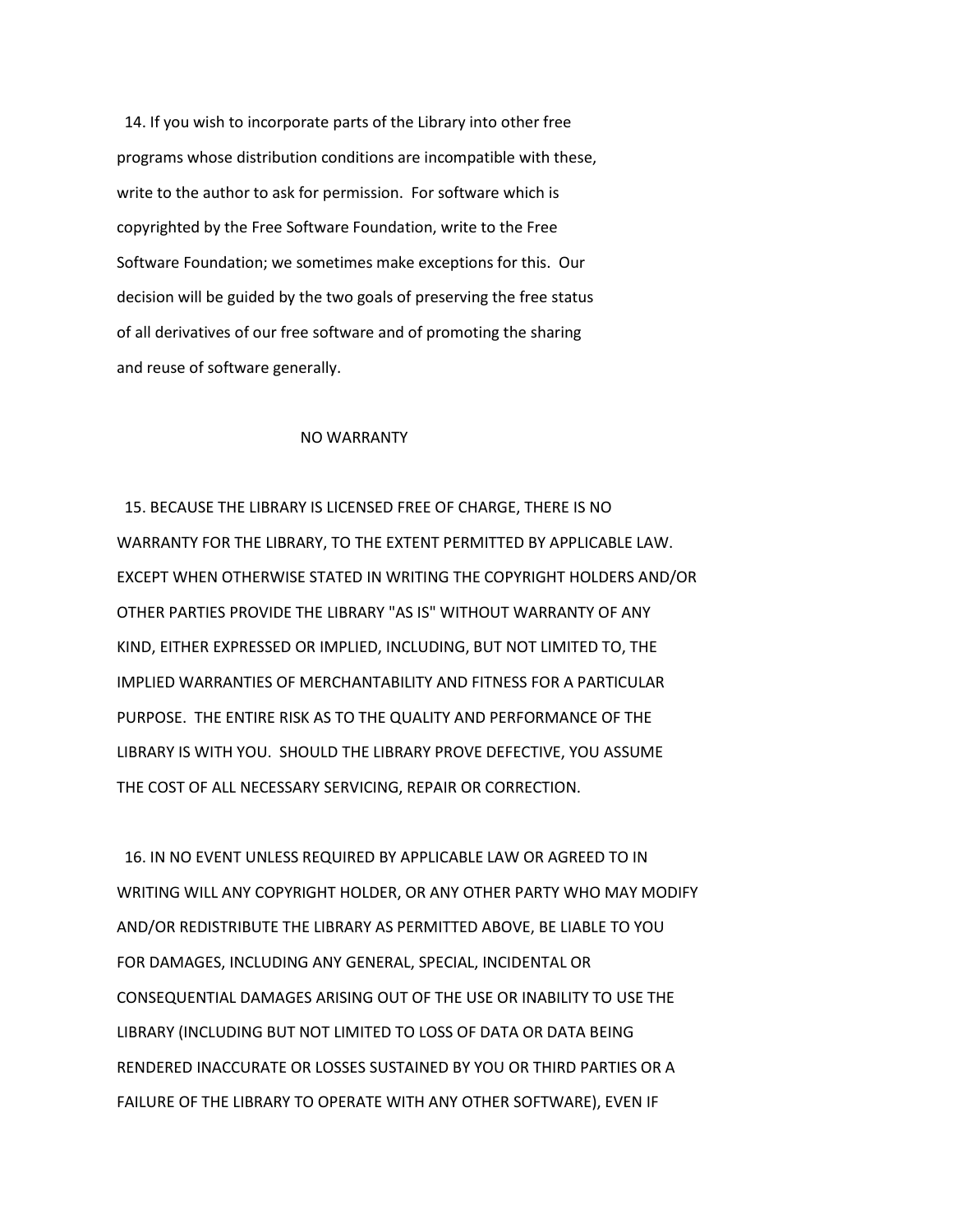SUCH HOLDER OR OTHER PARTY HAS BEEN ADVISED OF THE POSSIBILITY OF SUCH DAMAGES.

END OF TERMS AND CONDITIONS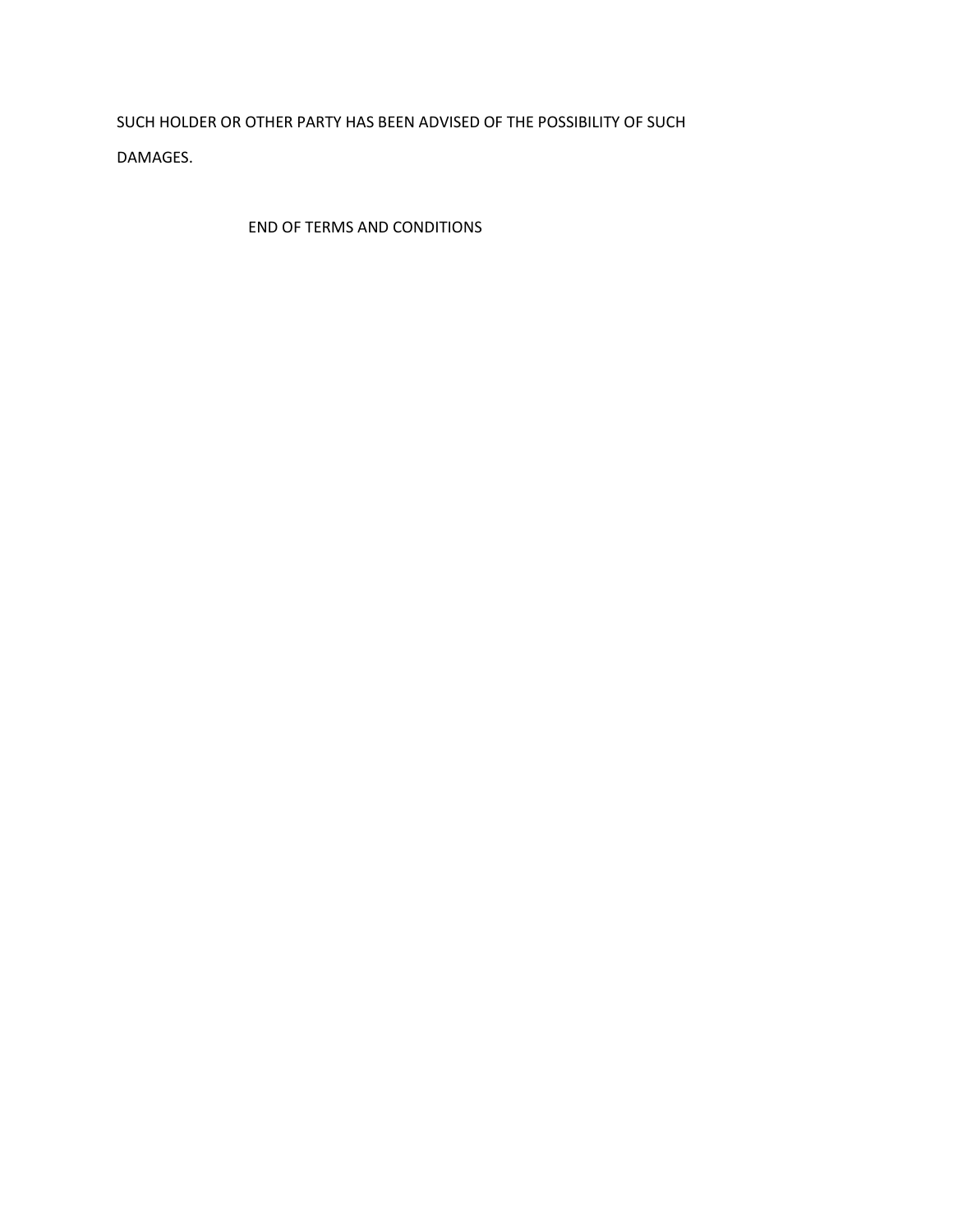#### How to Apply These Terms to Your New Libraries

 If you develop a new library, and you want it to be of the greatest possible use to the public, we recommend making it free software that everyone can redistribute and change. You can do so by permitting redistribution under these terms (or, alternatively, under the terms of the ordinary General Public License).

 To apply these terms, attach the following notices to the library. It is safest to attach them to the start of each source file to most effectively convey the exclusion of warranty; and each file should have at least the "copyright" line and a pointer to where the full notice is found.

 <one line to give the library's name and a brief idea of what it does.> Copyright (C) <year> <name of author>

 This library is free software; you can redistribute it and/or modify it under the terms of the GNU Lesser General Public License as published by the Free Software Foundation; either version 2.1 of the License, or (at your option) any later version.

 This library is distributed in the hope that it will be useful, but WITHOUT ANY WARRANTY; without even the implied warranty of MERCHANTABILITY or FITNESS FOR A PARTICULAR PURPOSE. See the GNU Lesser General Public License for more details.

 You should have received a copy of the GNU Lesser General Public License along with this library; if not, write to the Free Software Foundation, Inc., 51 Franklin Street, Fifth Floor, Boston, MA 02110-1301 USA